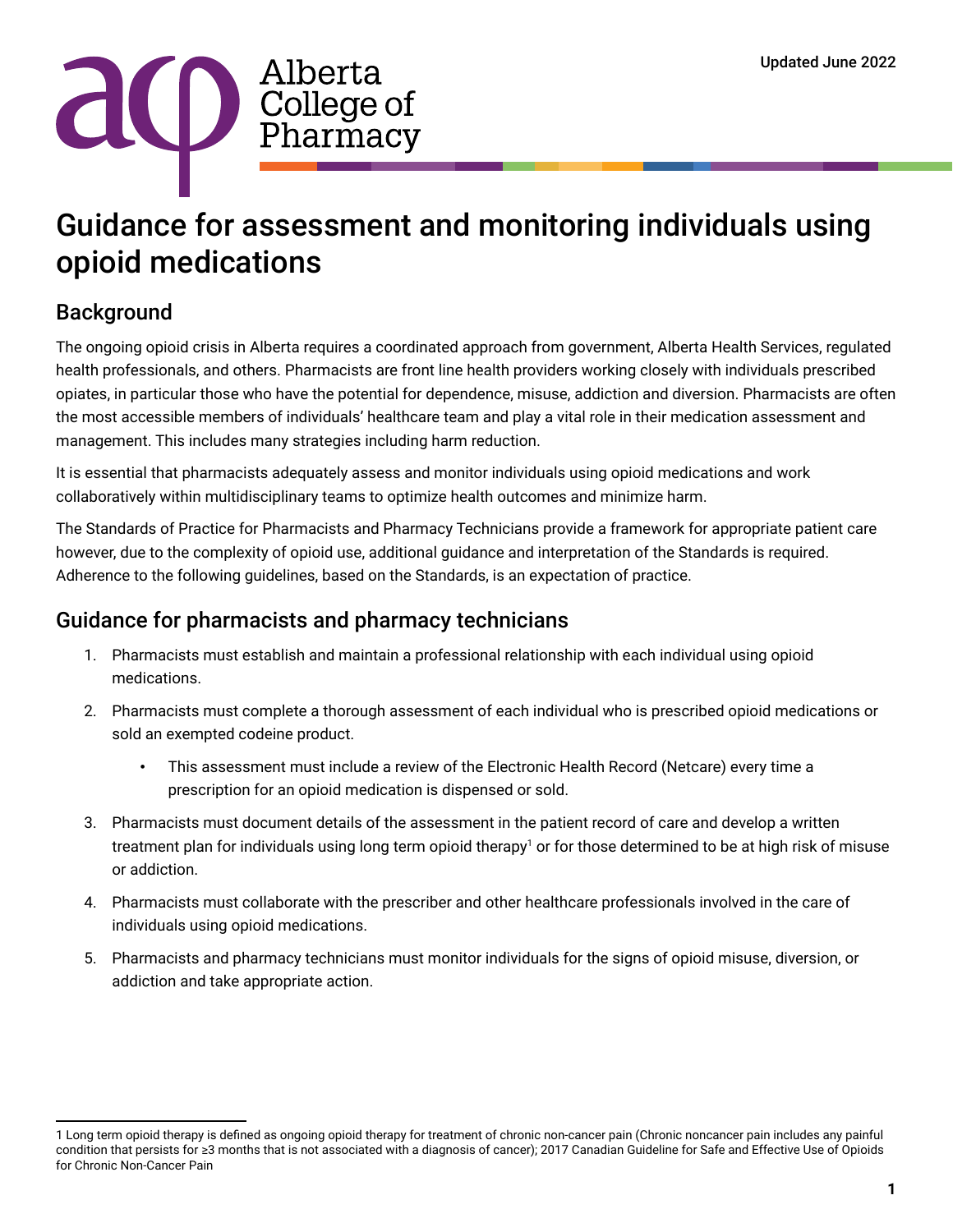# Additional interpretation

- 1. Pharmacists must establish and maintain a professional relationship with each individual using opioid medications. The pharmacist must
	- identify the health priorities of the individual and work with them to set realistic expectations for pain management;
	- work to build and maintain rapport with individuals and avoid assumptions or stereotypes;
	- help individuals to understand that opioid medications are not a cure for their condition. Let individuals know to expect a mild to moderate reduction in pain and increase in function; and
	- make individuals aware of the risks of opioids including tolerance, dependence, overdose, addiction and adverse effects such as sedation which can affect their quality of life. Ensure that individuals fully understand the risks and benefits of using opioids.
- 2. Pharmacists must complete a thorough assessment of each individual who is prescribed opioid medications or sold an exempted codeine product
	- every time a new prescription is filled or a codeine exempt product is sold,
	- every time a refill is dispensed, and
	- as required by the patient treatment plan.

A goal of assessment is to ensure that patients and prescribers consider all appropriate options before initiating opioid therapy and, for those patients that require opioids, that therapy is closely monitored.

To complete an assessment, pharmacists must be familiar with accepted clinical guidelines $^{\rm 2}$  and consider relevant factors including, but not limited to:

<sup>2</sup> National Pain Centre - McMaster University; [Clinical guidelines](https://healthsci.mcmaster.ca/npc/guidelines)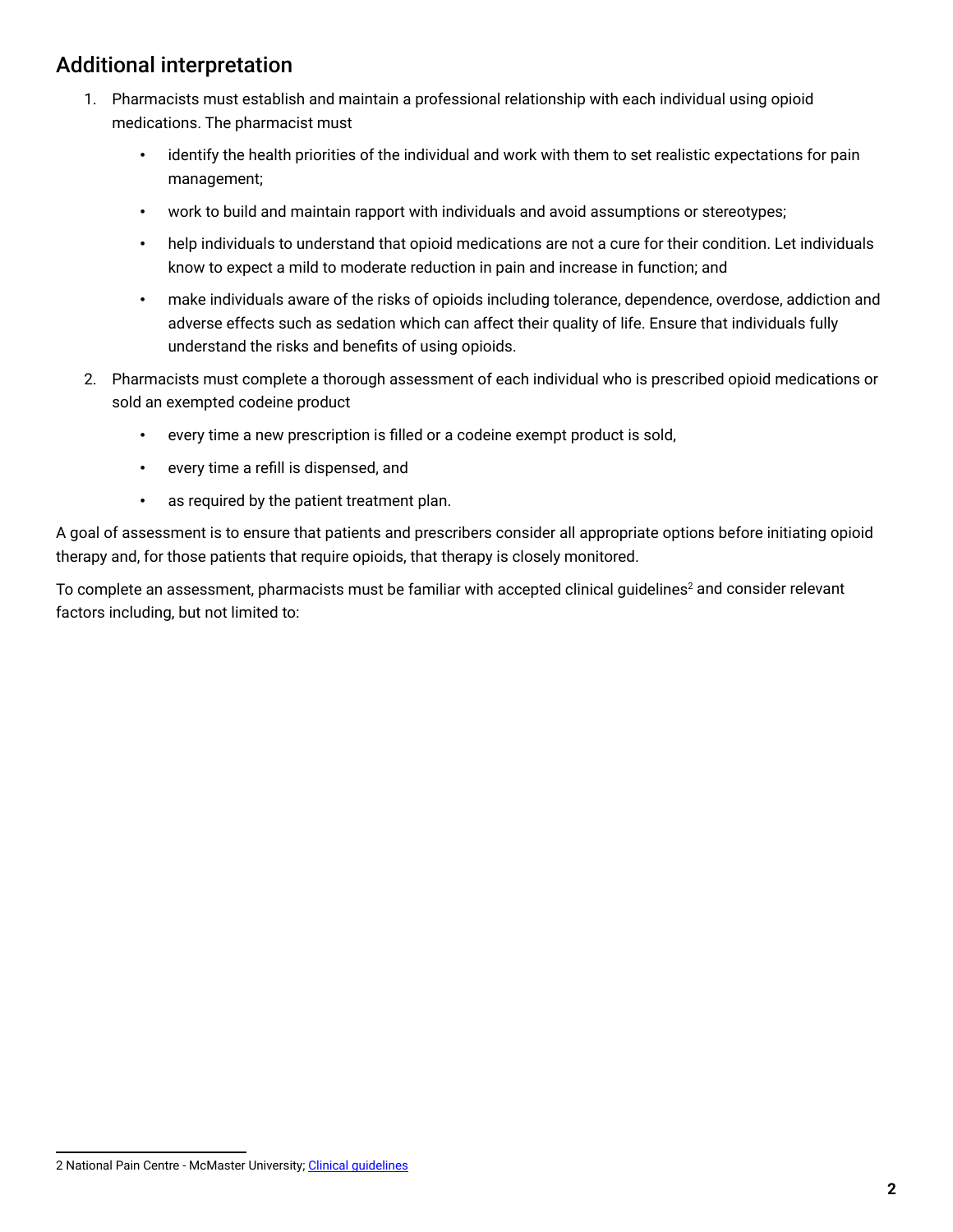| <b>Indication</b>                   |                                                                                                                                                                                                                                                                                                                                                                                                                                                                                                                                                                                                                                                                                                                                                                                                                                                                                                      | <b>Effectiveness</b>                                                                                                                                                                                                                                                                                                                                                                                                                                                                                                                                                                                                                                                                                                                                                                                                                                                                                                                                   |  |
|-------------------------------------|------------------------------------------------------------------------------------------------------------------------------------------------------------------------------------------------------------------------------------------------------------------------------------------------------------------------------------------------------------------------------------------------------------------------------------------------------------------------------------------------------------------------------------------------------------------------------------------------------------------------------------------------------------------------------------------------------------------------------------------------------------------------------------------------------------------------------------------------------------------------------------------------------|--------------------------------------------------------------------------------------------------------------------------------------------------------------------------------------------------------------------------------------------------------------------------------------------------------------------------------------------------------------------------------------------------------------------------------------------------------------------------------------------------------------------------------------------------------------------------------------------------------------------------------------------------------------------------------------------------------------------------------------------------------------------------------------------------------------------------------------------------------------------------------------------------------------------------------------------------------|--|
| $\bullet$<br>$\bullet$<br>$\bullet$ | Determine the type, cause and nature of the individual's<br>condition and whether an opioid is the appropriate choice.<br>Determine if the individual is opioid naïve (no opioid therapy<br>within the last 180 days), if they have received opioids in the<br>last 180 days and for what indication(s) or if they are on<br>long-term opioid therapy.<br>Consider therapeutic interventions that may be appropriate for<br>the type of pain being treated, including<br>non-pharmacological options such as lifestyle<br>$\circ$<br>changes, dietary changes, physical therapy and<br>cognitive behavioral therapy, etc.; and<br>other non-opioid pharmacological treatments with a<br>$\circ$<br>lower addiction potential.                                                                                                                                                                        | If the individual is opioid naïve, the initial total dose should be<br>$\bullet$<br><50 Oral Morphine Equivalents (OME) per day and the duration<br>of therapy should not exceed 1 week without reassessment. If<br>doses are increased, they should be titrated upwards and the<br>individual should be monitored for pain control and/or function<br>improvement.<br>For individuals using long-term opioid therapy, total doses<br>$\bullet$<br>should not typically exceed 90 OME/day and the individual<br>should not receive more than a 30-day supply.<br>If doses exceed accepted clinical guidelines, the pharmacist<br>$\bullet$<br>must ensure collaboration with the prescriber and any other<br>involved healthcare providers. Options to be considered include<br>a gradual tapering to the lowest effective dose,<br>$\circ$<br>rotation to other opioids, and/or<br>$\circ$<br>referral to another health care professional<br>$\circ$ |  |
|                                     |                                                                                                                                                                                                                                                                                                                                                                                                                                                                                                                                                                                                                                                                                                                                                                                                                                                                                                      | specializing in chronic pain management.<br>In circumstances, when it is determined that the dose or<br>$\bullet$<br>duration exceeds the accepted clinical guidelines, thorough<br>documentation of the assessment, including a rationale, and an<br>individualized monitoring plan must be created.                                                                                                                                                                                                                                                                                                                                                                                                                                                                                                                                                                                                                                                  |  |
| <b>Safety</b>                       |                                                                                                                                                                                                                                                                                                                                                                                                                                                                                                                                                                                                                                                                                                                                                                                                                                                                                                      | <b>Adherence</b>                                                                                                                                                                                                                                                                                                                                                                                                                                                                                                                                                                                                                                                                                                                                                                                                                                                                                                                                       |  |
| $\bullet$                           | Use an appropriate tool(s) to screen the individual for potential<br>misuse and/or addiction by assessing<br>current and previous alcohol and drug use;<br>$\circ$<br>personal and family history of addiction;<br>$\circ$<br>history of mental illness; and<br>$\circ$<br>potential drug interactions, especially those that may<br>$\circ$<br>increase sedation.<br>Canadian guidelines recommend against the use of opioids<br>when the individual has an active substance abuse disorder or<br>a history of substance abuse. The pharmacist must not<br>dispense the medication under these circumstances without<br>collaborating with the prescriber and ensuring the benefits<br>outweigh the risks.<br>Patients with mental illness must be assessed for stability<br>before dispensing opioids. This involves a pharmacist<br>assessment and/or collaboration with the prescriber and other | Is the patient willing and able to use/adhere to the therapy?<br>$\bullet$<br>The pharmacist must review the Alberta Electronic Health<br>$\bullet$<br>Record (Netcare) or other independent source (e.g. TPP Alberta,<br>other community or hospital pharmacists) for history of drug<br>therapy every time a prescription for an opioid medication is<br>dispensed or an exempted codeine product is sold. This review<br>should include consideration of<br>adherence to time intervals,<br>$\circ$<br>dispensing events at other pharmacies,<br>$\circ$<br>double doctoring, and<br>$\circ$<br>use of other medications that may affect opioid<br>$\circ$<br>therapy.<br>If the pharmacist identifies any of the above issues, the<br>$\bullet$<br>pharmacist should collaborate with prescriber and determine a<br>suitable course of action.                                                                                                     |  |
| $\bullet$                           | involved healthcare professionals.<br>Assess and monitor for potential and/or actual adverse drug                                                                                                                                                                                                                                                                                                                                                                                                                                                                                                                                                                                                                                                                                                                                                                                                    |                                                                                                                                                                                                                                                                                                                                                                                                                                                                                                                                                                                                                                                                                                                                                                                                                                                                                                                                                        |  |

events.

**3**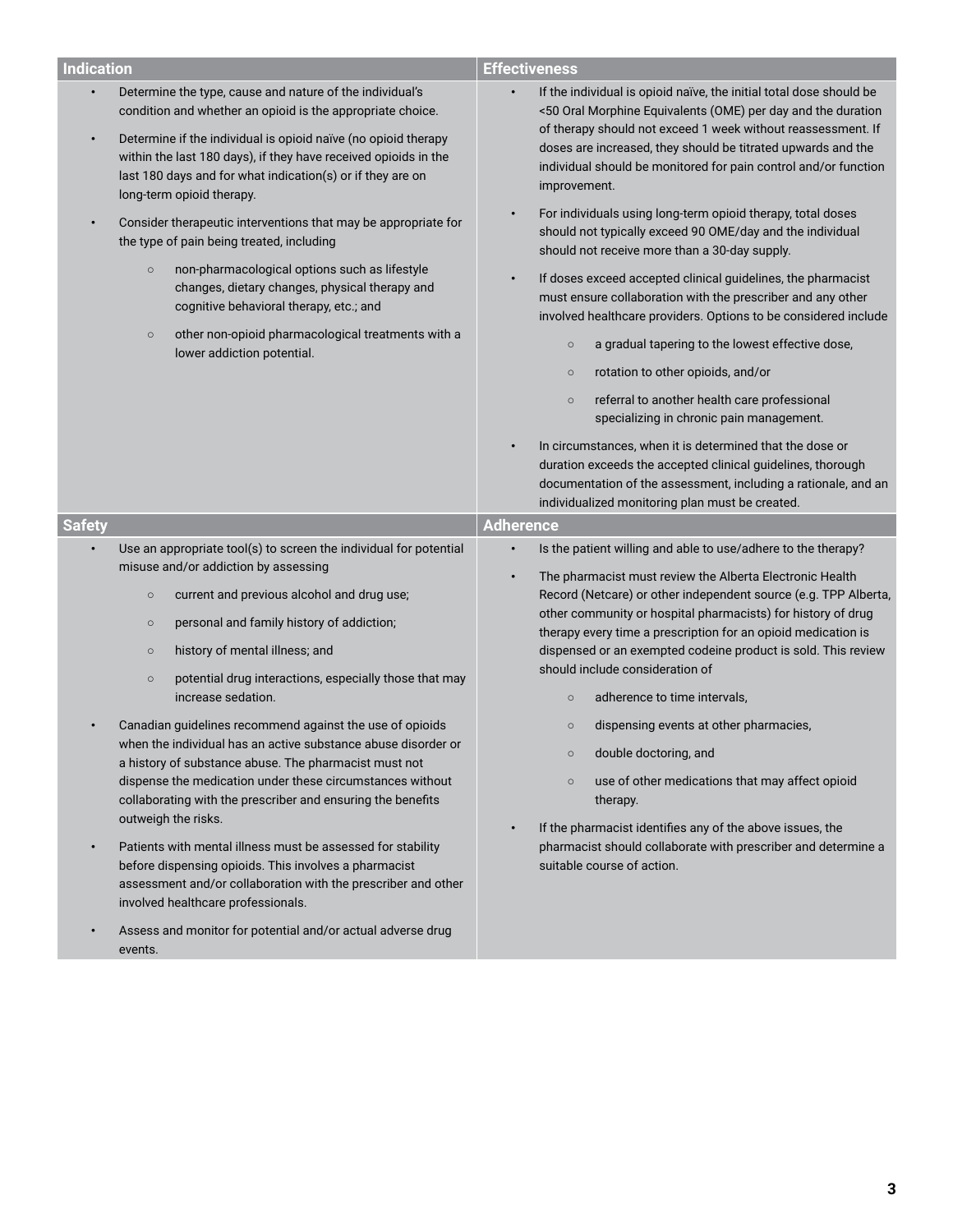- 3. Pharmacists must document details of the assessment in the patient record of care and develop a written treatment plan for individuals using long term opioid therapy or those determined to be at high risk of misuse or addiction. This treatment plan
	- Must identify the indication for the opioid.
	- Must establish baseline data and identify parameters to monitor such as: pain and function, drug related problems, adherence and signs of misuse or addiction.
	- Must specify appropriate timeframes for monitoring and follow up and identify who will conduct the reassessment.
	- Must ensure that a documented record of care is created that includes a record of all collaborations, interventions and assessments performed by the pharmacist. This record should be created in a way that is easily retrievable and is consistent among the pharmacy team members.
	- Should consider the use of a written two-way or three-way patient agreement to
		- a. outline the responsibilities and expectations of the patient and the healthcare professionals involved;
		- b. acknowledge the mutual agreement and understanding of key elements involved in the provision of the opioid medication;
		- c. enhance collaboration with the prescriber (when using a three-way contract); and
		- d. prevent misunderstandings or conflict.
- 4. Pharmacists must collaborate with the prescriber and other healthcare professionals involved in the care of individuals using opioid medications whenever
	- the prescribed medication choice, dose and/or regimen is outside accepted treatment guidelines or best practices;
	- medication therapy problems are identified that cannot be treated within the practice of pharmacy; and/or
	- the individual exhibits signs of misuse, abuse or diversion including such as requests for early refills, evidence of the use of multiple physicians or pharmacies, or purchase of nonprescription opioids.
- 5. Pharmacists and pharmacy technicians must monitor individuals for the signs of opioid misuse, addiction, or diversion and take appropriate action. Tolerance and dependence are well-known risks of opioid therapy and can happen to any individual using these medications.
	- When signs of possible misuse or addiction are identified the pharmacist should
		- a. collaborate with other members of the individual's healthcare team to determine an appropriate course of action,
		- b. provide education to the individual as necessary, and
		- c. refer the individual to appropriate addiction resources<sup>3</sup> and/or other practitioners specializing in management of addictions.

<sup>3</sup> For a list of addiction and mental health resources, refer to Alberta Health Services; [Addiction & Mental Health Information for Albertans](https://www.albertahealthservices.ca/amh/amh.aspx)